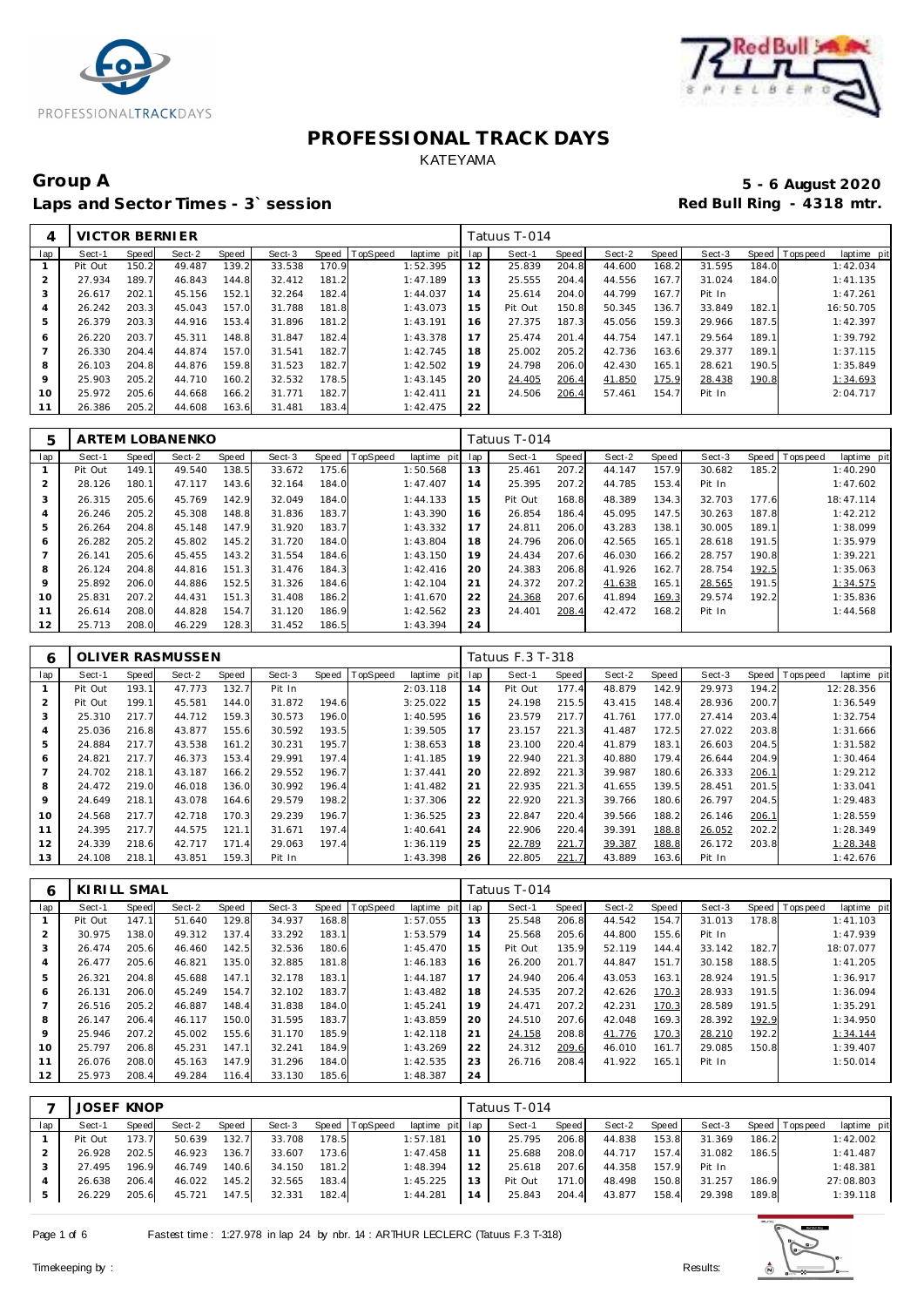



# Laps and Sector Times - 3<sup>\*</sup> session

# Group A **5 - 6 August 2020**<br>Laps and Sector Times - 3`session **1990 1991 1991 1992 1998** Red Bull Ring - 4318 mtr.

| 26.148 | 206.4 | 45.484 | 146.7 | 32.282 | 182.1 | 1:43.914 | 15 <sup>1</sup> | 24.931 | 209.2 | 43.818 | 158.4 | 30.673 | 192.2 | 1:39.422 |
|--------|-------|--------|-------|--------|-------|----------|-----------------|--------|-------|--------|-------|--------|-------|----------|
| 26.008 | 207.2 | 45.070 | 149.2 | 31.924 | 184.6 | 1:43.002 | <b>16</b>       | 24.621 | 208.4 | 41.967 | 166.7 | 28.586 | 191.2 | 1:35.174 |
| 25.900 | 207.2 | 45.547 | 147.1 | 32.023 | 184.6 | 1:43.470 |                 | 24.477 | 208.4 | 43.026 | 170.3 | 28.738 | 191.8 | 1:36.241 |
| 25.943 | 206.8 | 44.704 | 150.4 | 32.015 | 185.2 | 1:42.662 | 18              | 24.315 | 209.2 | 41.435 | 168.8 | Pit In |       | 1:42.664 |

| 8              | <b>CENYU HAN</b> |       |          |       |        |            |                |             |     | Tatuus T-014 |       |        |       |        |       |                |             |
|----------------|------------------|-------|----------|-------|--------|------------|----------------|-------------|-----|--------------|-------|--------|-------|--------|-------|----------------|-------------|
| lap            | Sect-1           | Speed | Sect-2   | Speed | Sect-3 |            | Speed TopSpeed | laptime pit | lap | Sect-1       | Speed | Sect-2 | Speed | Sect-3 |       | Speed Topspeed | laptime pit |
|                | Pit Out          | 157.9 | 50.878   | 133.3 | 35.810 | 173.6      |                | 1:55.606    | 12  | Pit Out      | 170.4 | 49.565 | 152.5 | 32.556 | 182.1 |                | 5:49.087    |
| $\overline{2}$ | 28.710           | 171.8 | 1:17.468 | 127.4 | 34.967 | 176.5      |                | 2:21.145    | 13  | 26.001       | 204.0 | 45.427 | 158.4 | 31.192 | 183.7 |                | 1:42.620    |
| 3              | 27.397           | 199.9 | 49.360   | 132.7 | 33.958 | 179.7      |                | 1:50.715    | 14  | 26.260       | 202.5 | 44.797 | 169.8 | 31.696 | 181.8 |                | 1:42.753    |
| 4              | 26.874           | 202.9 | 47.355   | 138.5 | 33.628 | 180.9      |                | 1:47.857    | 15  | 25.942       | 201.4 | 44.543 | 170.9 | 31.596 | 182.4 |                | 1:42.081    |
| 5              | 27.008           | 202.5 | 47.671   | 141.0 | 33.708 | 181.<br>.ខ |                | 1:48.387    | 16  | 25.579       | 203.3 | 46.444 | 170.9 | 31.743 | 184.0 |                | 1:43.766    |
| 6              | 26.548           | 204.8 | 46.594   | 146.3 | 32.923 | 181<br>.2  |                | 1:46.065    | 17  | 25.697       | 202.9 | 44.643 | 161.2 | 31.075 | 182.7 |                | 1: 41.415   |
|                | 27.704           | 188.3 | 47.827   | 139.2 | 32.760 | 181        |                | 1:48.291    | 18  | 25.470       | 202.9 | 44.674 | 163.6 | 30.386 | 185.2 |                | 1:40.530    |
| 8              | 26.435           | 204.4 | 46.357   | 145.2 | 32.700 | 181        |                | 1:45.492    | 19  | 25.360       | 203.7 | 44.147 | 154.7 | 30.308 | 186.5 |                | 1:39.815    |
| 9              | 26.372           | 204.4 | 46.186   | 141.7 | 33.455 | 182.4      |                | 1:46.013    | 20  | 25.237       | 203.3 | 43.941 | 165.1 | 29.790 | 186.2 |                | 1:38.968    |
| 10             | 26.172           | 205.6 | 46.124   | 153.0 | 32.610 | 182.1      |                | 1:44.906    | 21  | 25.096       | 203.7 | 43.692 | 171.4 | 30.200 | 185.9 |                | 1:38.988    |
|                | 27.062           | 201.0 | 46.590   | 153.0 | Pit In |            |                | 2:00.139    | 22  | 26.533       | 161.0 | 47.120 | 141.4 | Pit In |       |                | 1:59.364    |

| 10  |         |       | <b>GI ANLUCA PETECOF</b> |       |        |       |          |             |     | Tatuus F.3 T-318 |       |        |       |        |       |                 |             |
|-----|---------|-------|--------------------------|-------|--------|-------|----------|-------------|-----|------------------|-------|--------|-------|--------|-------|-----------------|-------------|
| lap | Sect-1  | Speed | Sect-2                   | Speed | Sect-3 | Speed | TopSpeed | laptime pit | lap | Sect-1           | Speed | Sect-2 | Speed | Sect-3 |       | Speed Tops peed | laptime pit |
|     | Pit Out | 191.7 | 48.311                   | 142.9 | Pit In |       |          | 2:00.590    | 14  | 23.848           | 217.7 | 41.658 | 174.2 | 28.208 | 198.9 |                 | 1:33.714    |
| 2   | Pit Out | 198.0 | 45.398                   | 145.6 | Pit In |       |          | 3:21.276    | 15  | 23.848           | 216.4 | 41.835 | 174.8 | 29.699 | 197.8 |                 | 1:35.382    |
| 3   | Pit Out | 213.4 | 44.552                   | 145.2 | 31.176 | 194.2 |          | 2:06.804    | 16  | 23.666           | 218.1 | 41.606 | 178.8 | 27.977 | 198.9 |                 | 1:33.249    |
|     | 25.020  | 217.7 | 43.557                   | 154.3 | 30.506 | 196.7 |          | 1:39.083    | 17  | 23.719           | 218.6 | 41.564 | 174.2 | Pit In |       |                 | 1:40.203    |
| 5   | 24.706  | 219.0 | 43.858                   | 158.4 | 30.338 | 196.0 |          | 1:38.902    | 18  | Pit Out          | 186.7 | 45.307 | 141.0 | 30.656 | 197.4 |                 | 3:58.726    |
| 6   | 24.716  | 219.9 | 43.267                   | 159.8 | 29.967 | 197.1 |          | 1:37.950    | 19  | 25.097           | 220.4 | 41.626 | 171.4 | 28.417 | 199.3 |                 | 1:35.140    |
|     | 24.553  | 217.2 | 43.563                   | 167.7 | 29.519 | 198.5 |          | 1:37.635    | 20  | 23.482           | 223.1 | 40.144 | 174.2 | 27.267 | 201.5 |                 | 1:30.893    |
| 8   | 24.452  | 219.5 | 42.780                   | 169.3 | 29.696 | 197.4 |          | 1:36.928    | 21  | 23.144           | 219.0 | 39.844 | 180.6 | 26.807 | 203.0 |                 | 1:29.795    |
| 9   | 24.606  | 217.7 | 42.970                   | 167.2 | 29.436 | 198.2 |          | 1:37.012    | 22  | 23.120           | 220.4 | 39.301 | 183.7 | 26.607 | 203.4 |                 | 1:29.028    |
| 10  | 24.294  | 221.7 | 42.631                   | 167.7 | 29.348 | 197.1 |          | 1:36.273    | 23  | 23.007           | 221.3 | 39.073 | 188.2 | 26.323 | 204.9 |                 | 1:28.403    |
| 11  | 24.836  | 196.6 | 47.717                   | 155.2 | Pit In |       |          | 1:54.094    | 24  | 22.942           | 221.7 | 39.026 | 189.5 | 26.408 | 206.9 |                 | 1:28.376    |
| 12  | Pit Out | 202.5 | 44.858                   | 162.2 | 28.898 | 197.8 |          | 12:25.888   | 25  | 22.941           | 223.6 | 38.831 | 186.2 | 26.498 | 204.9 |                 | 1:28.270    |
| 13  | 24.161  | 216.4 | 41.859                   | 169.3 | 28.419 | 199.6 |          | 1:34.439    | 26  | 23.193           | 220.4 | 39.492 | 182.4 | Pit In |       |                 | 1:37.858    |

| 14             | <b>ARTHUR LECLERC</b> |              |        |       |        |       |                 |             |     | Tatuus F.3 T-318 |       |        |       |        |       |                |             |
|----------------|-----------------------|--------------|--------|-------|--------|-------|-----------------|-------------|-----|------------------|-------|--------|-------|--------|-------|----------------|-------------|
| lap            | Sect-1                | <b>Speed</b> | Sect-2 | Speed | Sect-3 | Speed | <b>TopSpeed</b> | laptime pit | lap | Sect-1           | Speed | Sect-2 | Speed | Sect-3 |       | Speed Topspeed | laptime pit |
|                | Pit Out               | 181.3        | 47.853 | 145.2 | Pit In |       |                 | 2:01.597    | 15  | 23.524           | 216.4 | 41.378 | 181.2 | 27.843 | 197.8 |                | 1:32.745    |
| $\overline{2}$ | Pit Out               | 209.6        | 45.124 | 151.7 | Pit In |       |                 | 3:24.224    | 16  | 23.521           | 215.5 | 41.179 | 184.9 | 27.763 | 199.3 |                | 1:32.463    |
| 3              | Pit Out               | 216.8        | 44.353 | 153.4 | 30.636 | 195.3 |                 | 2:19.230    | 17  | 23.486           | 215.5 | 41.224 | 183.7 | 27.874 | 200.0 |                | 1:32.584    |
| $\overline{4}$ | 25.028                | 218.6        | 43.324 | 157.9 | 30.312 | 194.9 |                 | 1:38.664    | 18  | 23.596           | 217.2 | 41.306 | 183.1 | Pit In |       |                | 1:37.568    |
| 5              | 24.997                | 221.3        | 43.464 | 156.1 | 30.159 | 197.1 |                 | 1:38.620    | 19  | Pit Out          | 210.0 | 43.525 | 172.0 | 28.829 | 197.8 |                | 3:48.146    |
| 6              | 24.746                | 222.2        | 42.949 | 159.8 | 29.775 | 196.0 |                 | 1:37.470    | 20  | 23.558           | 221.3 | 40.664 | 180.6 | 27.213 | 202.2 |                | 1:31.435    |
|                | 24.590                | 219.0        | 42.650 | 162.7 | 29.518 | 198.2 |                 | 1:36.758    | 21  | 22.968           | 225.4 | 40.038 | 188.8 | 26.630 | 205.3 |                | 1:29.636    |
| 8              | 24.343                | 220.8        | 42.977 | 166.7 | 30.272 | 194.9 |                 | 1:37.592    | 22  | 23.237           | 220.4 | 39.389 | 175.3 | 27.788 | 204.2 |                | 1:30.414    |
| 9              | 24.476                | 217.7        | 42.702 | 165.6 | 29.333 | 197.4 |                 | 1:36.511    | 23  | 22.930           | 221.7 | 39.680 | 188.8 | 26.351 | 204.9 |                | 1:28.961    |
| 10             | 24.291                | 219.0        | 42.238 | 170.3 | 29.024 | 198.5 |                 | 1:35.553    | 24  | 22.789           | 222.2 | 39.051 | 188.8 | 26.138 | 204.5 |                | 1:27.978    |
| 11             | 23.982                | 220.4        | 42.363 | 173.1 | 29.050 | 199.3 |                 | 1:35.395    | 25  | 22.764           | 222.6 | 38.958 | 181.2 | 26.551 | 204.5 |                | 1:28.273    |
| 12             | 24.038                | 222.6        | 42.908 | 172.5 | Pit In |       |                 | 1: 41.491   | 26  | 22.701           | 224.5 | 38.949 | 186.2 | 26.346 | 206.5 |                | 1:27.996    |
| 13             | Pit Out               | 211.7        | 43.047 | 173.1 | 28.863 | 196.7 |                 | 10:33.229   | 27  | 25.154           | 195.9 | 40.086 | 188.8 | Pit In |       |                | 1:37.687    |
| 14             | 23.966                | 215.5        | 41.899 | 179.4 | 28.093 | 197.4 |                 | 1:33.958    | 28  |                  |       |        |       |        |       |                |             |

| 17  | <b>JONNY EDGAR</b> |              |        |       |        |       |          |             |     | Fatuus T-014 |       |        |       |        |       |          |             |
|-----|--------------------|--------------|--------|-------|--------|-------|----------|-------------|-----|--------------|-------|--------|-------|--------|-------|----------|-------------|
| lap | Sect-1             | <b>Speed</b> | Sect-2 | Speed | Sect-3 | Speed | TopSpeed | laptime pit | lap | Sect-1       | Speed | Sect-2 | Speed | Sect-3 | Speed | Topspeed | laptime pit |
|     | Pit Out            | 171.8        | 50.220 | 134.3 | Pit In |       |          | 2:07.986    | 14  | 25.087       | 202.9 | 44.083 | 165.1 | 29.518 | 187.2 |          | 1:38.688    |
|     | Pit Out            | 201.0        | 47.062 | 146.7 | 32.269 | 180.9 |          | 3:26.276    | 15  | 25.075       | 202.5 | 43.464 | 168.8 | 29.633 | 186.9 |          | 1:38.172    |
| 3   | 26.592             | 203.7        | 45.657 | 149.6 | 32.156 | 182.1 |          | 1:44.405    | 16  | 24.997       | 202.9 | 43.598 | 166.2 | Pit In |       |          | 1:44.288    |
| 4   | 26.265             | 205.6        | 45.334 | 139.5 | 32.274 | 182.7 |          | 1:43.873    | 17  | Pit Out      | 161.7 | 49.013 | 150.0 | 31.636 | 160.5 |          | 3:42.175    |
| 5   | 26.242             | 205.2        | 44.963 | 146.7 | 31.601 | 181.8 |          | 1:42.806    | 18  | 28.683       | 164.9 | 45.560 | 165.1 | 29.185 | 190.5 |          | 1:43.428    |
| 6   | 26.156             | 205.2        | 45.551 | 152.1 | 31.393 | 185.9 |          | 1:43.100    | 19  | 24.628       | 208.8 | 42.825 | 167.2 | 29.015 | 192.5 |          | 1:36.468    |
|     | 26.031             | 208.4        | 45.077 | 148.4 | 31.622 | 180.0 |          | 1:42.730    | 20  | 24.323       | 212.5 | 45.300 | 142.9 | 30.795 | 190.8 |          | 1:40.418    |
| 8   | 25.923             | 206.0        | 44.780 | 153.8 | 31.292 | 184.9 |          | 1:41.995    | 21  | 24.652       | 211.7 | 41.786 | 170.3 | 28.282 | 192.2 |          | 1:34.720    |
| 9   | 25.917             | 206.4        | 45.543 | 143.6 | 31.925 | 183.4 |          | 1:43.385    | 22  | 24.179       | 209.6 | 41.282 | 170.3 | 27.857 | 195.3 |          | 1:33.318    |
| 10  | 25.868             | 203.7        | 44.711 | 155.2 | 31.048 | 183.1 |          | 1:41.627    | 23  | 23.990       | 213.4 | 41.262 | 165.6 | 30.496 | 192.9 |          | 1:35.748    |
| 11  | 25.844             | 204.8        | 44.503 | 155.2 | Pit In |       |          | 1:46.862    | 24  | 24.235       | 208.8 | 41.146 | 171.4 | 27.866 | 193.5 |          | 1:33.247    |
| 12  | Pit Out            | 198.0        | 45.359 | 153.8 | 30.700 | 183.7 |          | 10:10.977   | 25  | 24.119       | 209.6 | 40.930 | 174.2 | 27.836 | 193.5 |          | 1:32.885    |
| 13  | 25.456             | 202.5        | 44.012 | 163.1 | 29.881 | 186.2 |          | 1:39.349    | 26  | 24.057       | 209.6 | 41.328 | 169.3 | Pit In |       |          | 1:42.031    |

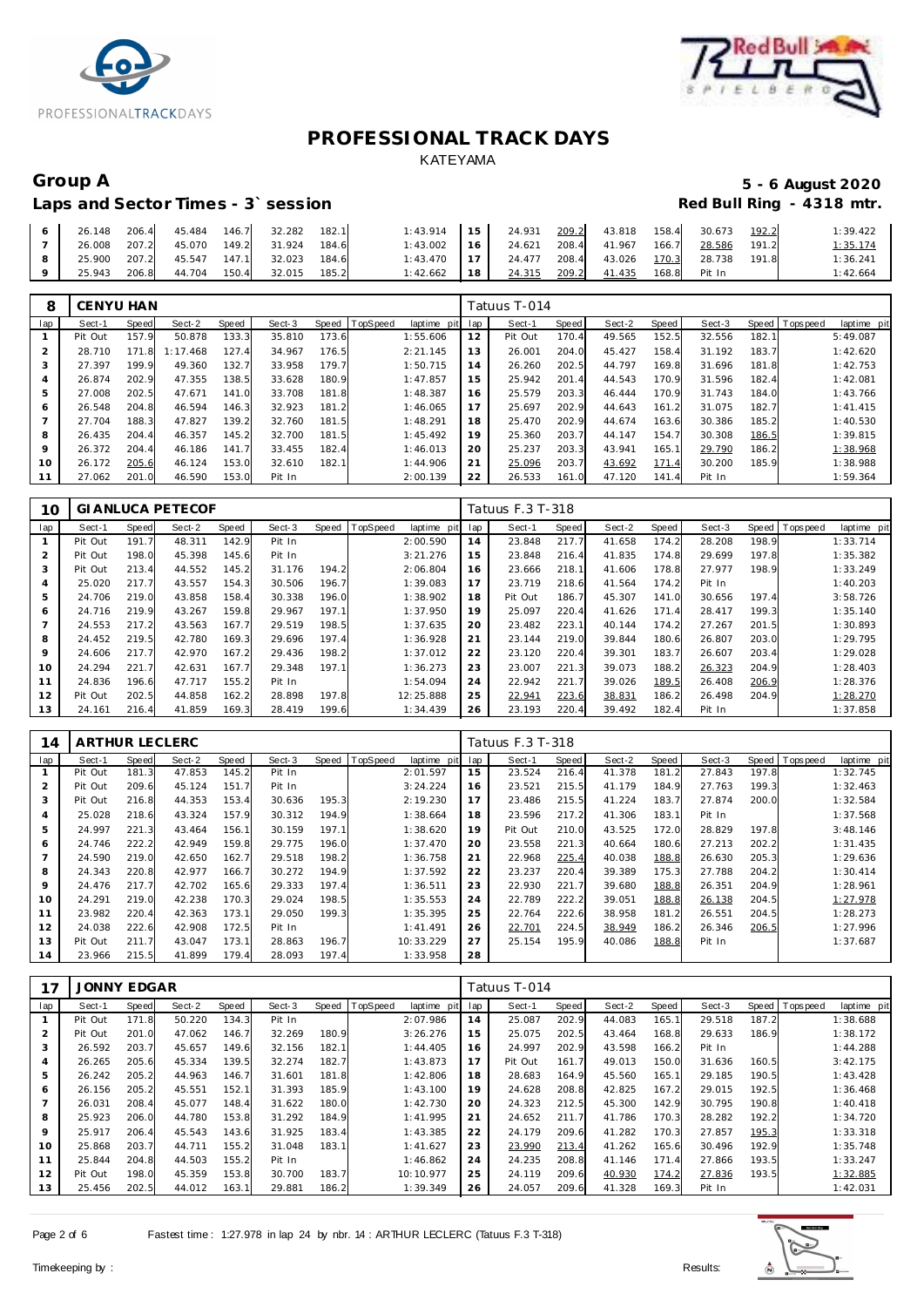



## Group A **5 - 6 August 2020**<br>Laps and Sector Times - 3`session **1990 1991 1991 1992 1998** Red Bull Ring - 4318 mtr. Laps and Sector Times - 3<sup>\*</sup> session

| 21  | AXEL GNOS |       |        |       |        |       |                 |             |     | Tatuus T-014 |       |        |       |        |       |                |             |
|-----|-----------|-------|--------|-------|--------|-------|-----------------|-------------|-----|--------------|-------|--------|-------|--------|-------|----------------|-------------|
| lap | Sect-1    | Speed | Sect-2 | Speed | Sect-3 | Speed | <b>TopSpeed</b> | laptime pit | lap | Sect-1       | Speed | Sect-2 | Speed | Sect-3 |       | Speed Topspeed | laptime pit |
|     | Pit Out   | 169.3 | 50.569 | 125.9 | 35.136 | 179.7 |                 | 1:52.666    | 15  | 25.591       | 205.6 | 44.431 | 161.7 | 30.364 | 186.9 |                | 1:40.386    |
| 2   | 28.127    | 199.5 | 47.364 | 141.4 | 32.818 | 181.2 |                 | 1:48.309    | 16  | 25.323       | 204.4 | 44.368 | 157.9 | 30.241 | 185.9 |                | 1:39.932    |
| 3   | 26.756    | 203.3 | 47.187 | 140.3 | 32.558 | 183.1 |                 | 1:46.501    | 17  | 25.527       | 202.5 | 45.715 | 153.8 | Pit In |       |                | 1:51.063    |
| 4   | 26.533    | 203.7 | 46.648 | 141.4 | 32.387 | 182.1 |                 | 1:45.568    | 18  | Pit Out      | 185.7 | 45.911 | 156.1 | 30.545 | 187.2 |                | 8:00.135    |
| 5   | 26.571    | 204.0 | 46.003 | 146.3 | 32.003 | 183.7 |                 | 1:44.577    | 19  | 25.503       | 204.0 | 44.073 | 159.3 | 29.844 | 188.8 |                | 1:39.420    |
| 6   | 26.445    | 203.7 | 47.239 | 148.4 | 32.011 | 184.0 |                 | 1:45.695    | 20  | 25.137       | 204.4 | 44.151 | 166.2 | 29.578 | 187.5 |                | 1:38.866    |
|     | 26.261    | 204.8 | 45.981 | 148.4 | 31.777 | 182.4 |                 | 1:44.019    | 21  | 25.004       | 205.6 | 43.458 | 161.2 | 29.648 | 183.7 |                | 1:38.110    |
| 8   | 26.346    | 204.0 | 45.446 | 147.9 | 31.600 | 184.3 |                 | 1:43.392    | 22  | 25.360       | 204.4 | 44.176 | 159.3 | Pit In |       |                | 1:45.329    |
| 9   | 26.148    | 205.6 | 45.591 | 154.3 | 31.241 | 183.1 |                 | 1:42.980    | 23  | Pit Out      | 190.0 | 48.683 | 149.2 | 31.357 | 160.2 |                | 3:51.595    |
| 10  | 26.013    | 204.8 | 45.117 | 153.0 | 31.210 | 183.7 |                 | 1:42.340    | 24  | 26.183       | 207.2 | 44.377 | 157.9 | 30.781 | 190.5 |                | 1: 41.341   |
| 11  | 25.870    | 204.4 | 45.121 | 155.2 | 30.893 | 183.7 |                 | 1:41.884    | 25  | 24.752       | 207.6 | 42.501 | 160.7 | 28.464 | 193.5 |                | 1:35.717    |
| 12  | 25.900    | 204.4 | 45.307 | 152.5 | 30.782 | 184.9 |                 | 1:41.989    | 26  | 24.552       | 208.8 | 42.033 | 169.3 | 28.493 | 192.5 |                | 1:35.078    |
| 13  | 25.712    | 205.2 | 44.769 | 157.4 | 30.604 | 186.2 |                 | 1:41.085    | 27  | 24.491       | 209.6 | 43.916 | 163.6 | Pit In |       |                | 1:44.524    |
| 14  | 25.582    | 204.8 | 44.636 | 158.8 | 30.636 | 185.9 |                 | 1:40.854    | 28  |              |       |        |       |        |       |                |             |

| 27  |         |       | SEBASTI AN FREYMUTH |       |        |       |          |             |     | Tatuus T-014 |       |        |       |        |       |                 |             |
|-----|---------|-------|---------------------|-------|--------|-------|----------|-------------|-----|--------------|-------|--------|-------|--------|-------|-----------------|-------------|
| lap | Sect-1  | Speed | Sect-2              | Speed | Sect-3 | Speed | TopSpeed | laptime pit | lap | Sect-1       | Speed | Sect-2 | Speed | Sect-3 |       | Speed Tops peed | laptime pit |
|     | Pit Out | 178.3 | 49.801              | 122.7 | 33.414 | 177.3 |          | 1:49.237    | 11  | 25.844       | 204.4 | 45.622 | 147.5 | 31.878 | 181.2 |                 | 1:43.344    |
| 2   | 27.182  | 200.2 | 49.300              | 131.7 | Pit In |       |          | 1:57.405    | 12  | 25.961       | 204.4 | 45.402 | 144.8 | 31.640 | 183.7 |                 | 1:43.003    |
| 3   | Pit Out | 198.8 | 48.853              | 135.0 | 32.434 | 178.5 |          | 2:18.209    | 13  | 25.668       | 204.0 | 45.347 | 147.5 | 31.478 | 182.7 |                 | 1:42.493    |
| 4   | 26.572  | 204.0 | 46.250              | 133.3 | 32.314 | 180.3 |          | 1:45.136    | 14  | 25.789       | 204.0 | 45.454 | 147.5 | 31.273 | 184.0 |                 | 1:42.516    |
| 5   | 26.372  | 203.7 | 46.425              | 132.4 | 32.495 | 179.7 |          | 1:45.292    | 15  | 25.472       | 203.3 | 45.114 | 150.4 | 31.650 | 182.7 |                 | 1:42.236    |
| 6   | 26.377  | 203.3 | 46.238              | 139.5 | 32.069 | 182.4 |          | 1:44.684    | 16  | 25.764       | 202.5 | 47.456 | 145.2 | Pit In |       |                 | 1:54.011    |
|     | 26.336  | 204.4 | 46.859              | 136.4 | 32.203 | 180.9 |          | 1:45.398    | 17  | Pit Out      | 196.6 | 45.700 | 142.9 | 30.554 | 185.6 |                 | 11:47.484   |
| 8   | 26.229  | 204.8 | 45.840              | 140.6 | 32.174 | 183.1 |          | 1:44.243    | 18  | 25.359       | 202.1 | 44.591 | 151.3 | 30.192 | 184.3 |                 | 1:40.142    |
| 9   | 26.158  | 204.8 | 45.631              | 138.8 | 32.119 | 183.1 |          | 1:43.908    | 19  | 25.363       | 203.7 | 44.286 | 153.4 | Pit In |       |                 | 1:45.942    |
| 10  | 26.055  | 206.8 | 45.505              | 141.7 | 31.746 | 180.6 |          | 1:43.306    | 20  | Pit Out      | 169.9 | 47.693 | 133.0 | Pit In |       |                 | 4:22.393    |

| 27             |         | EV LOMKO |        |       |        |       |          |             |     | Tatuus T-014 |       |          |       |        |              |             |             |
|----------------|---------|----------|--------|-------|--------|-------|----------|-------------|-----|--------------|-------|----------|-------|--------|--------------|-------------|-------------|
| lap            | Sect-1  | Speed    | Sect-2 | Speed | Sect-3 | Speed | TopSpeed | laptime pit | lap | Sect-1       | Speed | Sect-2   | Speed | Sect-3 | <b>Speed</b> | T ops pee d | laptime pit |
|                | Pit Out | 133.9    | 54.817 | 125.3 | 35.325 | 175.9 |          | 2:09.520    | 10  | 26.188       | 207.2 | 47.399   | 120.0 | Pit In |              |             | 1:59.365    |
| 2              | 26.964  | 202.9    | 47.839 | 139.5 | 33.530 | 182.7 |          | 1:48.333    | 11  | Pit Out      | 149.1 | 1:04.681 | 75.3  | 36.787 | 173.9        |             | 26:15.060   |
| 3              | 27.338  | 181.9    | 47.139 | 145.9 | 32.639 | 184.6 |          | 1:47.116    | 12  | 26.870       | 205.2 | 46.978   | 138.1 | 33.857 | 177.6        |             | 1:47.705    |
| $\overline{4}$ | 26.461  | 200.6    | 46.883 | 144.4 | 32.761 | 183.4 |          | 1:46.105    | 13  | 25.991       | 207.2 | 44.821   | 154.3 | 31.687 | 184.6        |             | 1:42.499    |
| 5              | 26.451  | 205.6    | 46.102 | 147.5 | 32.209 | 184.9 |          | 1:44.762    | 14  | 25.499       | 207.2 | 43.879   | 155.6 | 30.177 | 189.5        |             | 1:39.555    |
| 6              | 26.311  | 206.8    | 46.506 | 150.0 | 32.095 | 185.9 |          | 1:44.912    | 15  | 24.765       | 208.0 | 42.802   | 159.3 | 29.296 | 191.8        |             | 1:36.863    |
| $\overline{7}$ | 26.164  | 207.2    | 45.607 | 149.2 | 31.802 | 184.6 |          | 1:43.573    | 16  | 24.524       | 209.2 | 42.019   | 165.6 | 28.623 | 191.8        |             | 1:35.166    |
| 8              | 26.083  | 207.2    | 45.848 | 147.5 | 31.716 | 184.0 |          | 1:43.647    | 17  | 24.533       | 209.6 | 41.967   | 166.2 | 28.172 | 192.9        |             | 1:34.672    |
| 9              | 26.302  | 206.4    | 46.099 | 141.4 | 32.264 | 185.2 |          | 1:44.665    | 18  | 26.637       | 202.9 | 46.801   | 133.7 | Pit In |              |             | 1:53.535    |

| 28             |         |       | FRANCESCO BRASCHI |       |        |       |          |             |     | Tatuus T-014 |       |        |       |        |       |                                |
|----------------|---------|-------|-------------------|-------|--------|-------|----------|-------------|-----|--------------|-------|--------|-------|--------|-------|--------------------------------|
| lap            | Sect-1  | Speed | Sect-2            | Speed | Sect-3 | Speed | TopSpeed | laptime pit | lap | Sect-1       | Speed | Sect-2 | Speed | Sect-3 |       | Speed Tops peed<br>laptime pit |
|                | Pit Out | 161.2 | 54.676            | 129.2 | 34.783 | 179.1 |          | 2:02.623    | 12  | 25.731       | 205.2 | 44.680 | 157.4 | 30.817 | 185.9 | 1:41.228                       |
| $\overline{2}$ | 27.155  | 199.5 | 49.986            | 137.1 | 32.777 | 183.1 |          | 1:49.918    | 13  | 25.451       | 204.4 | 44.094 | 159.3 | 30.650 | 183.1 | 1:40.195                       |
| 3              | 26.786  | 204.0 | 47.369            | 134.3 | 32.670 | 180.9 |          | 1:46.825    | 14  | 25.463       | 203.3 | 44.996 | 163.1 | Pit In |       | 1:48.441                       |
| 4              | 26.566  | 205.6 | 46.366            | 140.3 | 32.341 | 181.2 |          | 1:45.273    | 15  | Pit Out      | 165.9 | 48.481 | 151.3 | 30.947 | 184.0 | 11:11.615                      |
| 5              | 27.018  | 204.4 | 46.659            | 139.2 | 32.215 | 182.4 |          | 1:45.892    | 16  | 25.658       | 202.9 | 44.410 | 158.4 | 29.547 | 188.8 | 1:39.615                       |
| 6              | 26.445  | 205.2 | 46.141            | 147.5 | 31.750 | 184.0 |          | 1:44.336    | 17  | 25.876       | 206.0 | 43.731 | 167.7 | 28.856 | 189.5 | 1:38.463                       |
|                | 26.216  | 205.6 | 45.816            | 149.6 | 31.776 | 184.3 |          | 1:43.808    | 18  | 24.839       | 206.0 | 42.528 | 168.2 | 28.779 | 191.5 | 1:36.146                       |
| 8              | 26.674  | 199.5 | 46.158            | 148.4 | 31.850 | 184.6 |          | 1:44.682    | 19  | 24.491       | 206.8 | 42.444 | 166.2 | 28.592 | 190.1 | 1:35.527                       |
| 9              | 27.320  | 206.0 | 48.541            | 145.9 | Pit In |       |          | 2:00.630    | 20  | 24.458       | 207.2 | 41.958 | 165.6 | 28.992 | 188.5 | 1:35.408                       |
| 10             | Pit Out | 169.9 | 49.540            | 145.9 | 31.436 | 185.6 |          | 5:49.000    | 21  | 24.441       | 209.2 | 41.709 | 169.3 | 28.264 | 192.5 | 1:34.414                       |
|                | 26.230  | 204.0 | 45.358            | 153.4 | 30.726 | 185.9 |          | 1:42.314    | 22  | 24.267       | 208.4 | Pit In |       | Pit In |       | 2:02.039                       |

| 29             |         |       | <b>JUSHUA DUERKSEN</b> |       |        |       |          |                 |    | Tatuus T-014 |       |        |       |        |       |                               |
|----------------|---------|-------|------------------------|-------|--------|-------|----------|-----------------|----|--------------|-------|--------|-------|--------|-------|-------------------------------|
| lap            | Sect-1  | Speed | Sect-2                 | Speed | Sect-3 | Speed | TopSpeed | laptime pit lap |    | Sect-1       | Speed | Sect-2 | Speed | Sect-3 |       | Speed Topspeed<br>laptime pit |
|                | Pit Out | 154.5 | 49.989                 | 126.2 | 33.904 | 173.6 |          | 1:52.295        |    | 26.018       | 203.7 | 44.672 | 144.8 | 31.289 | 183.4 | 1:41.979                      |
| 2              | 28.248  | 184.8 | 48.202                 | 128.9 | 33.330 | 180.3 |          | 1:49.780        | 12 | 26.056       | 202.9 | 44.674 | 148.4 | 30.887 | 184.6 | 1:41.617                      |
| 3              | 27.054  | 201.4 | 46.478                 | 137.4 | 32.695 | 182.7 |          | 1:46.227        | 13 | 25.837       | 203.7 | 44.862 | 143.2 | Pit In |       | 1:46.691                      |
| $\overline{4}$ | 26.647  | 202.9 | 45.878                 | 141.4 | 32.524 | 180.9 |          | 1:45.049        | 14 | Pit Out      | 127.0 | 51.983 | 140.6 | 34.191 | 159.8 | 23:20.593                     |
| 5              | 26.544  | 202.5 | 45.435                 | 142.9 | 32.975 | 182.7 |          | 1:44.954        | 15 | 26.969       | 196.9 | 45.351 | 147.5 | 30.146 | 186.2 | 1:42.466                      |
| 6              | 26.531  | 202.5 | 45.550                 | 141.7 | 31.981 | 182.7 |          | 1:44.062        | 16 | 25.476       | 203.7 | 44.130 | 153.8 | 29.440 | 189.5 | 1:39.046                      |
|                | 26.368  | 203.7 | 45.836                 | 138.8 | 31.743 | 184.0 |          | 1:43.947        | 17 | 24.957       | 204.8 | 42.996 | 153.4 | 29.189 | 190.5 | 1:37.142                      |
| 8              | 26.296  | 204.4 | 45.248                 | 139.5 | 31.878 | 183.1 |          | 1:43.422        | 18 | 24.669       | 206.0 | 42.717 | 161.7 | 28.612 | 190.8 | 1:35.998                      |
| $\circ$        | 26.279  | 203.3 | 45.307                 | 143.6 | 31.478 | 184.3 |          | 1:43.064        | 19 | 24.574       | 206.4 | 42.454 | 162.7 | 28.206 | 192.2 | 1:35.234                      |

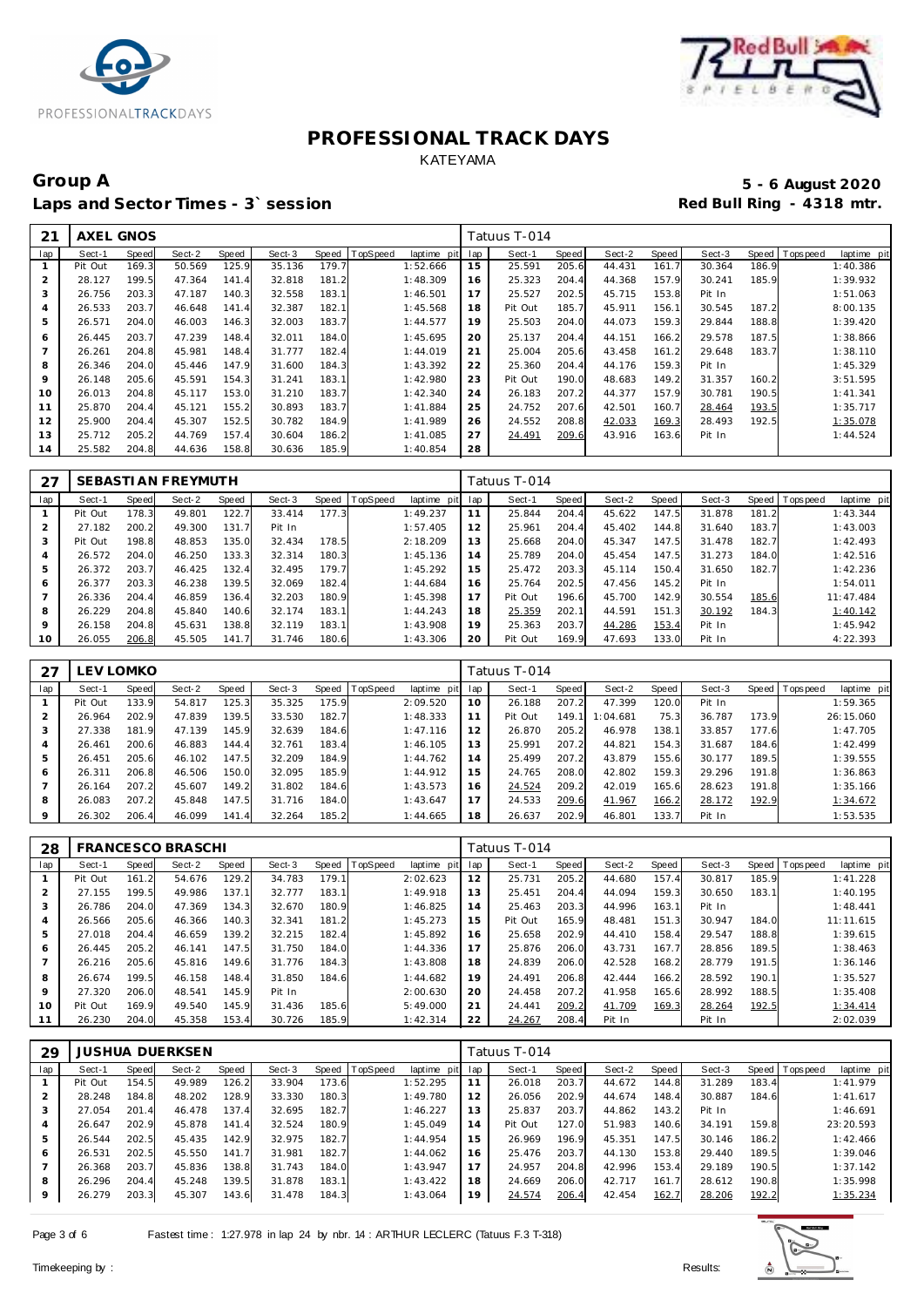



# Laps and Sector Times - 3<sup>\*</sup> session

# Group A 5 - 6 August 2020<br>
Laps and Sector Times - 3`session **1990 and Sector Times - 3`session**

| 10 | 26.299 | 203.7 | 45.002 | 144.4 | 31.359 | 184.0 | :42.660 | 20 | 24.584 | 206.4 | 41.739 | 161. | Pit In | 40.903 |
|----|--------|-------|--------|-------|--------|-------|---------|----|--------|-------|--------|------|--------|--------|
|    |        |       |        |       |        |       |         |    |        |       |        |      |        |        |

| 41             | EMI DI O PESCE |       |          |       |        |       |          |             |     | Tatuus F.3 T-318 |       |        |       |        |       |                 |             |
|----------------|----------------|-------|----------|-------|--------|-------|----------|-------------|-----|------------------|-------|--------|-------|--------|-------|-----------------|-------------|
| lap            | Sect-1         | Speed | Sect-2   | Speed | Sect-3 | Speed | TopSpeed | laptime pit | lap | Sect-1           | Speed | Sect-2 | Speed | Sect-3 |       | Speed Tops peed | laptime pit |
|                | Pit Out        | 199.5 | 47.598   | 141.7 | 32.283 | 196.0 |          | 1:49.854    | 12  | Pit Out          | 212.1 | 45.080 | 141.7 | 30.127 | 200.4 |                 | 5:21.871    |
| $\overline{2}$ | 26.086         | 215.9 | 1:05.273 | 120.0 | 32.428 | 182.4 |          | 2:03.787    | 13  | 24.175           | 222.2 | 43.277 | 157.4 | 29.304 | 199.6 |                 | 1:36.756    |
| 3              | 31.973         | 137.7 | 50.367   | 139.2 | 31.160 | 198.5 |          | 1:53.500    | 14  | 24.117           | 221.7 | 42.890 | 158.4 | 28.700 | 200.4 |                 | 1:35.707    |
| 4              | 25.438         | 206.0 | 56.167   | 131.1 | 34.447 | 196.7 |          | 1:56.052    | 15  | 23.798           | 221.3 | 42.610 | 164.1 | 28.808 | 200.0 |                 | 1:35.216    |
| 5              | 24.899         | 223.1 | 44.937   | 147.5 | 30.815 | 197.1 |          | 1:40.651    | 16  | 23.835           | 222.2 | 42.159 | 164.6 | Pit In |       |                 | 1:42.538    |
| 6              | 24.620         | 224.0 | 45.931   | 153.0 | 30.571 | 198.5 |          | 1:41.122    | 17  | Pit Out          | 187.7 | 46.348 | 137.8 | 29.906 | 197.8 |                 | 15:58.241   |
|                | 24.671         | 225.0 | 44.213   | 150.0 | 30.408 | 197.8 |          | 1:39.292    | 18  | 24.491           | 214.2 | 41.784 | 158.8 | 28.453 | 203.4 |                 | 1:34.728    |
| 8              | 24.554         | 223.1 | 44.081   | 148.8 | 30.234 | 199.3 |          | 1:38.869    | 19  | 23.264           | 224.5 | 41.173 | 167.2 | 27.511 | 205.3 |                 | 1:31.948    |
| $\circ$        | 24.485         | 222.2 | 43.934   | 150.4 | 30.051 | 199.6 |          | 1:38.470    | 20  | 22.915           | 227.8 | 40.037 | 170.9 | 27.041 | 206.1 |                 | 1:29.993    |
| 10             | 24.397         | 223.1 | 43.849   | 153.8 | 29.790 | 200.4 |          | 1:38.036    | 21  | 24.036           | 225.9 | 41.056 | 170.3 | Pit In |       |                 | 1:40.885    |
| 11             | 30.258         | 140.0 | 47.786   | 146.7 | Pit In |       |          | 1:54.914    | 22  |                  |       |        |       |        |       |                 |             |

| 51  | <b>FRANCESCO PIZZI</b> |       |        |       |        |       |          |             |     | Tatuus T-014 |       |        |       |        |       |           |             |
|-----|------------------------|-------|--------|-------|--------|-------|----------|-------------|-----|--------------|-------|--------|-------|--------|-------|-----------|-------------|
| lap | Sect-1                 | Speed | Sect-2 | Speed | Sect-3 | Speed | TopSpeed | laptime pit | lap | Sect-1       | Speed | Sect-2 | Speed | Sect-3 | Speed | Topspeed  | laptime pit |
|     | Pit Out                | 167.2 | 49.923 | 129.8 | 33.458 | 181.2 |          | 1:50.643    | 14  | 25.764       | 204.8 | 44.599 | 153.0 | 30.815 | 185.6 | 1:41.178  |             |
| 2   | 26.885                 | 202.5 | 46.721 | 141.4 | 32.419 | 182.1 |          | 1:46.025    | 15  | 25.738       | 204.8 | 44.630 | 153.0 | 30.749 | 185.6 | 1: 41.117 |             |
| 3   | 26.520                 | 204.8 | 45.702 | 144.0 | 32.275 | 182.7 |          | 1:44.497    | 16  | 25.652       | 204.8 | 45.598 | 139.9 | Pit In |       | 1:48.382  |             |
| 4   | 26.398                 | 205.2 | 45.723 | 145.9 | 32.326 | 186.2 |          | 1:44.447    | 17  | Pit Out      | 138.6 | 52.230 | 131.4 | 34.022 | 169.5 | 13:32.935 |             |
| 5   | 26.235                 | 206.0 | 45.374 | 145.2 | 31.878 | 184.6 |          | 1:43.487    | 18  | 29.269       | 164.9 | 46.630 | 154.3 | 31.645 | 163.9 | 1:47.544  |             |
| 6   | 26.180                 | 206.8 | 45.362 | 146.7 | 31.756 | 184.9 |          | 1:43.298    | 19  | 28.237       | 177.7 | 45.725 | 161.7 | 29.775 | 191.2 | 1:43.737  |             |
|     | 26.181                 | 206.4 | 45.526 | 151.7 | 31.745 | 184.6 |          | 1:43.452    | 20  | 25.264       | 208.4 | 43.155 | 163.1 | 30.038 | 191.2 | 1:38.457  |             |
| 8   | 26.013                 | 205.2 | 45.349 | 151.7 | 31.664 | 184.3 |          | 1:43.026    | 21  | 24.411       | 209.2 | 41.936 | 167.2 | 29.150 | 194.2 | 1:35.497  |             |
| 9   | 25.991                 | 205.6 | 45.025 | 150.0 | 31.481 | 184.9 |          | 1:42.497    | 22  | 24.597       | 208.8 | 41.487 | 170.9 | 28.288 | 193.5 | 1:34.372  |             |
| 10  | 26.007                 | 205.2 | 45.806 | 146.7 | 32.408 | 185.2 |          | 1:44.221    | 23  | 24.385       | 208.8 | 41.130 | 173.1 | 27.838 | 193.9 | 1:33.353  |             |
| 11  | 26.058                 | 207.2 | 45.055 | 149.6 | 31.340 | 177.0 |          | 1:42.453    | 24  | 24.155       | 209.2 | 41.138 | 176.5 | 27.781 | 193.2 | 1:33.074  |             |
| 12  | 26.001                 | 206.4 | 44.634 | 153.4 | 31.147 | 185.2 |          | 1:41.782    | 25  | 24.173       | 208.4 | 41.028 | 174.8 | 27.779 | 192.5 | 1:32.980  |             |
| 13  | 25.757                 | 204.8 | 44.688 | 153.0 | 30.815 | 185.9 |          | 1:41.260    | 26  | 24.396       | 208.8 | 41.959 | 165.1 | Pit In |       | 1:40.387  |             |

| 52  | <b>JAK CRAWFORD</b> |       |        |       |        |              |          |                |     | Tatuus T-014 |       |        |       |        |       |             |             |
|-----|---------------------|-------|--------|-------|--------|--------------|----------|----------------|-----|--------------|-------|--------|-------|--------|-------|-------------|-------------|
| lap | Sect-1              | Speed | Sect-2 | Speed | Sect-3 | <b>Speed</b> | TopSpeed | laptime<br>pit | lap | Sect-1       | Speed | Sect-2 | Speed | Sect-3 | Speed | T ops pee d | laptime pit |
|     | Pit Out             | 173.7 | 48.987 | 131.1 | 33.028 | 180.9        |          | 1:56.559       | 15  | 25.339       | 204.8 | 44.863 | 155.6 | 30.082 | 187.5 |             | 1:40.284    |
| 2   | 26.695              | 204.0 | 46.322 | 140.3 | 32.374 | 182.1        |          | 1:45.391       | 16  | 25.127       | 206.4 | 43.960 | 161.7 | 29.335 | 189.1 |             | 1:38.422    |
| 3   | 26.413              | 202.5 | 45.117 | 153.8 | 31.999 | 183.1        |          | 1:43.529       | 17  | 24.841       | 208.0 | 43.069 | 164.1 | 28.770 | 190.1 |             | 1:36.680    |
| 4   | 26.210              | 204.8 | 44.960 | 149.6 | 32.136 | 182.1        |          | 1:43.306       | 18  | 24.552       | 208.8 | 42.957 | 164.1 | 28.895 | 192.5 |             | 1:36.404    |
| 5   | 26.343              | 206.0 | 44.918 | 150.8 | 32.110 | 183.1        |          | 1:43.371       | 19  | 24.844       | 209.2 | 42.700 | 159.3 | 28.591 | 192.5 |             | 1:36.135    |
| 6   | 26.142              | 205.2 | 44.980 | 153.4 | 31.805 | 183.7        |          | 1:42.927       | 20  | 24.387       | 209.6 | 42.872 | 164.6 | 28.541 | 191.5 |             | 1:35.800    |
|     | 26.081              | 207.2 | 45.117 | 151.7 | 31.877 | 182.1        |          | 1:43.075       | 21  | 24.362       | 208.4 | 42.199 | 167.2 | 28.332 | 193.5 |             | 1:34.893    |
| 8   | 26.176              | 204.4 | 44.884 | 149.2 | 31.917 | 181.2        |          | 1:42.977       | 22  | 24.411       | 208.0 | 42.396 | 167.2 | 28.132 | 193.5 |             | 1:34.939    |
| 9   | 26.072              | 205.2 | 44.631 | 152.1 | 31.700 | 182.4        |          | 1:42.403       | 23  | 24.221       | 209.2 | 41.777 | 167.7 | 27.981 | 194.9 |             | 1:33.979    |
| 10  | 25.945              | 204.8 | 44.631 | 156.1 | 31.740 | 183.4        |          | 1:42.316       | 24  | 24.158       | 209.2 | 41.434 | 170.9 | 28.725 | 195.7 |             | 1:34.317    |
| 11  | 25.862              | 206.0 | 44.721 | 151.7 | Pit In |              |          | 1:47.562       | 25  | 24.040       | 210.8 | 41.563 | 168.2 | 27.954 | 195.3 |             | 1:33.557    |
| 12  | Pit Out             | 155.6 | 51.295 | 129.5 | 34.880 | 170.1        |          | 13:09.102      | 26  | 24.248       | 210.8 | 41.251 | 168.8 | 27.870 | 193.5 |             | 1:33.369    |
| 13  | 28.951              | 176.3 | 50.466 | 135.0 | 33.315 | 180.6        |          | 1:52.732       | 27  | 24.198       | 208.8 | 41.157 | 167.2 | Pit In |       |             | 1:42.725    |
| 14  | 26.713              | 197.3 | 46.512 | 152.5 | 30.844 | 186.9        |          | 1:44.069       | 28  |              |       |        |       |        |       |             |             |

| 55  |         |       | JAMI E CHADWICK |       |        |       |          |             |     | Tatuus F.3 T-318 |       |        |       |        |       |          |             |
|-----|---------|-------|-----------------|-------|--------|-------|----------|-------------|-----|------------------|-------|--------|-------|--------|-------|----------|-------------|
| lap | Sect-1  | Speed | Sect-2          | Speed | Sect-3 | Speed | TopSpeed | laptime pit | lap | Sect-1           | Speed | Sect-2 | Speed | Sect-3 | Speed | Topspeed | laptime pit |
|     | Pit Out | 179.8 | 48.608          | 129.2 | Pit In |       |          | 2:21.814    | 14  | 24.958           | 209.6 | 44.881 | 151.3 | 29.407 | 197.8 |          | 1:39.246    |
| 2   | Pit Out | 154.7 | 48.707          | 127.7 | Pit In |       |          | 3:38.270    | 15  | 24.315           | 214.2 | 43.174 | 155.6 | 28.897 | 199.6 |          | 1:36.386    |
| 3   | Pit Out | 215.1 | 45.946          | 144.8 | 31.911 | 194.6 |          | 2:14.128    | 16  | 23.933           | 217.7 | 41.910 | 155.2 | 28.777 | 199.6 |          | 1:34.620    |
| 4   | 25.207  | 217.7 | 1:16.058        | 136.7 | 33.791 | 194.2 |          | 2:15.056    | 17  | 23.720           | 218.6 | 41.273 | 163.1 | 27.765 | 202.6 |          | 1:32.758    |
| 5   | 25.196  | 218.1 | 44.425          | 151.7 | 30.491 | 196.4 |          | 1:40.112    | 18  | 23.989           | 219.9 | 40.762 | 175.9 | 27.467 | 203.8 |          | 1:32.218    |
| 6   | 24.836  | 216.8 | 44.026          | 157.4 | 30.296 | 195.7 |          | 1:39.158    | 19  | 23.370           | 220.4 | 40.305 | 165.1 | 27.548 | 204.9 |          | 1:31.223    |
|     | 24.688  | 218.1 | 43.675          | 159.8 | 30.060 | 196.4 |          | 1:38.423    | 20  | 23.882           | 206.4 | 41.964 | 150.8 | 27.881 | 202.6 |          | 1:33.727    |
| 8   | 35.352  | 127.6 | 48.911          | 147.9 | 30.337 | 197.1 |          | 1:54.600    | 21  | 23.367           | 219.0 | 40.058 | 154.3 | 28.613 | 203.4 |          | 1:32.038    |
| 9   | 24.688  | 219.5 | 43.417          | 161.2 | 29.943 | 196.7 |          | 1:38.048    | 22  | 23.284           | 220.8 | 39.796 | 175.3 | 26.812 | 202.6 |          | 1:29.892    |
| 10  | 24.425  | 218.6 | 43.395          | 155.2 | 30.076 | 194.6 |          | 1:37.896    | 23  | 23.070           | 221.7 | 39.796 | 180.0 | 26.775 | 203.0 |          | 1:29.641    |
| 11  | 24.217  | 219.9 | 44.352          | 160.2 | 29.924 | 197.4 |          | 1:38.493    | 24  | 23.062           | 220.4 | 39.561 | 184.3 | 27.710 | 202.2 |          | 1:30.333    |
| 12  | 24.298  | 217.2 | 42.883          | 151.3 | Pit In |       |          | 1:45.813    | 25  | 23.058           | 222.6 | 39.569 | 175.3 | 26.925 | 203.8 |          | 1:29.552    |
| 13  | Pit Out | 188.0 | 50.317          | 133.3 | 31.624 | 194.9 |          | 12:21.253   | 26  | 24.031           | 221.3 | 42.538 | 150.0 | Pit In |       |          | 1:42.408    |

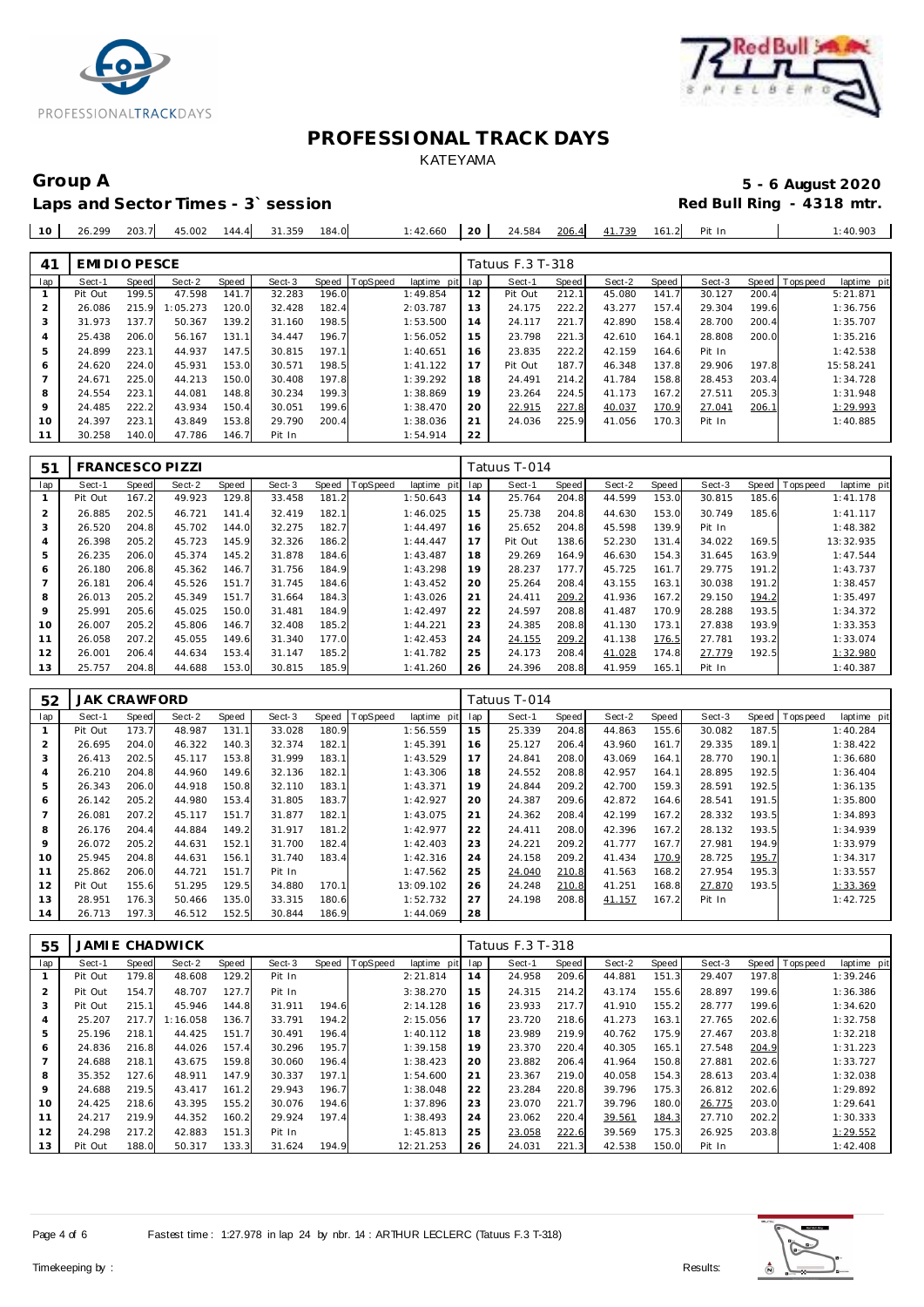



## Group A 5 - 6 August 2020<br>
Laps and Sector Times - 3`session **1990 and Sector Times - 3`session** Laps and Sector Times - 3<sup>\*</sup> session

| 58             | ELIAS SEPPÄNEN |       |        |       |        |       |          |                 |     | Tatuus T-014 |       |        |       |        |       |                                |
|----------------|----------------|-------|--------|-------|--------|-------|----------|-----------------|-----|--------------|-------|--------|-------|--------|-------|--------------------------------|
| lap            | Sect-1         | Speed | Sect-2 | Speed | Sect-3 | Speed | TopSpeed | laptime<br>pitl | lap | Sect-1       | Speed | Sect-2 | Speed | Sect-3 |       | Speed Tops peed<br>laptime pit |
|                | Pit Out        | 195.2 | 47.908 | 137.8 | Pit In |       |          | 2:01.377        | 12  | 25.742       | 206.8 | 44.492 | 153.8 | 31.274 | 186.9 | 1:41.508                       |
| $\overline{2}$ | Pit Out        | 197.3 | 47.156 | 142.9 | 32.279 | 184.0 |          | 3:02.462        | 13  | 25.783       | 204.0 | 45.340 | 141.7 | Pit In |       | 1:48.451                       |
| 3              | 26.433         | 206.0 | 45.990 | 145.2 | 32.107 | 183.1 |          | 1:44.530        | 14  | Pit Out      | 174.8 | 47.999 | 146.3 | 31.984 | 185.9 | 19:44.705                      |
| 4              | 26.411         | 206.0 | 45.550 | 142.1 | 31.989 | 183.1 |          | 1:43.950        | 15  | 25.978       | 204.4 | 44.229 | 152.5 | 30.114 | 188.8 | 1:40.321                       |
| 5              | 26.198         | 207.2 | 45.551 | 147.5 | 32.136 | 185.9 |          | 1:43.885        | 16  | 25.216       | 206.4 | 43.629 | 161.7 | 29.593 | 189.5 | 1:38.438                       |
| 6              | 26.712         | 201.4 | 46.645 | 142.9 | 33.451 | 185.6 |          | 1:46.808        | 17  | 25.138       | 201.7 | 43.215 | 164.1 | 29.069 | 190.5 | 1:37.422                       |
|                | 26.131         | 208.0 | 45.443 | 154.7 | 31.615 | 184.0 |          | 1:43.189        | 18  | 24.811       | 207.2 | 42.234 | 161.7 | 29.158 | 191.2 | 1:36.203                       |
| 8              | 26.217         | 206.4 | 45.765 | 149.2 | 31.439 | 184.3 |          | 1:43.421        | 19  | 24.929       | 207.6 | 41.685 | 166.7 | 28.969 | 188.8 | 1:35.583                       |
| $\circ$        | 26.152         | 206.4 | 44.789 | 154.7 | 31.224 | 184.9 |          | 1:42.165        | 20  | 24.851       | 208.4 | 41.771 | 164.6 | 28.444 | 191.2 | 1:35.066                       |
| 10             | 25.882         | 206.8 | 44.521 | 160.7 | 31.231 | 184.9 |          | 1:41.634        | 21  | 24.504       | 210.0 | 42.968 | 163.6 | 28.438 | 192.5 | 1:35.910                       |
|                | 25.793         | 206.8 | 44.291 | 158.4 | 30.917 | 184.3 |          | 1:41.001        | 22  | 24.404       | 210.8 | 41.070 | 167.7 | Pit In |       | 1:46.832                       |

| 77             |         | IM TRAMNITZ |        |       |        |       |                |             |     | Tatuus T-014 |       |        |       |        |       |                                 |
|----------------|---------|-------------|--------|-------|--------|-------|----------------|-------------|-----|--------------|-------|--------|-------|--------|-------|---------------------------------|
| lap            | Sect-1  | Speed       | Sect-2 | Speed | Sect-3 |       | Speed TopSpeed | laptime pit | lap | Sect-1       | Speed | Sect-2 | Speed | Sect-3 |       | Speed   Topspeed<br>laptime pit |
|                | Pit Out | 196.2       | 47.528 | 136.0 | Pit In |       |                | 2:00.484    | 12  | 25.480       | 207.2 | 44.067 | 158.8 | 31.802 | 186.5 | 1:41.349                        |
| $\overline{2}$ | Pit Out | 199.1       | 46.565 | 144.0 | 32.832 | 180.0 |                | 2:54.529    | 13  | 25.343       | 207.2 | 44.079 | 160.7 | Pit In |       | 1:45.219                        |
| 3              | 26.447  | 189.7       | 54.222 | 144.8 | 32.403 | 182.7 |                | 1:53.072    | 14  | Pit Out      | 167.8 | 48.233 | 150.8 | 31.507 | 185.9 | 20:25.765                       |
| 4              | 26.248  | 204.8       | 45.377 | 147.9 | 31.924 | 184.6 |                | 1:43.549    | 15  | 25.649       | 202.1 | 44.182 | 162.2 | 30.087 | 187.5 | 1:39.918                        |
| 5              | 26.200  | 205.2       | 45.471 | 150.0 | 31.914 | 183.1 |                | 1:43.585    | 16  | 25.331       | 193.4 | 44.066 | 167.2 | 29.235 | 191.2 | 1:38.632                        |
| 6              | 26.161  | 206.8       | 44.935 | 148.8 | 31.656 | 184.6 |                | 1:42.752    | 17  | 24.689       | 207.2 | 42.196 | 170.3 | 29.467 | 191.8 | 1:36.352                        |
|                | 25.944  | 208.0       | 44.818 | 150.0 | 31.747 | 186.5 |                | 1:42.509    | 18  | 24.925       | 203.7 | 41.977 | 168.8 | 28.539 | 192.9 | 1:35.441                        |
| 8              | 25.951  | 208.4       | 44.756 | 152.5 | 31.597 | 185.2 |                | 1:42.304    | 19  | 24.220       | 209.6 | 41.375 | 171.4 | 28.016 | 192.9 | 1:33.611                        |
| $\circ$        | 25.790  | 207.6       | 44.737 | 136.0 | 32.060 | 185.9 |                | 1:42.587    | 20  | 24.149       | 210.0 | 41.161 | 173.6 | 28.070 | 192.9 | 1:33.380                        |
| 10             | 25.780  | 206.8       | 44.423 | 156.5 | 31.195 | 185.9 |                | 1:41.398    | 21  | 24.240       | 208.8 | 41.685 | 171.4 | 28.153 | 192.5 | 1:34.078                        |
| 11             | 25.997  | 208.4       | 44.317 | 160.7 | 30.949 | 187.2 |                | 1:41.263    | 22  | 24.275       | 209.2 | 41.354 | 168.2 | Pit In |       | 1:41.325                        |

| 86             | <b>BENCE VALINT</b> |       |        |       |        |       |                |             |     | Tatuus T-014 |       |        |       |        |       |            |             |
|----------------|---------------------|-------|--------|-------|--------|-------|----------------|-------------|-----|--------------|-------|--------|-------|--------|-------|------------|-------------|
| lap            | Sect-1              | Speed | Sect-2 | Speed | Sect-3 |       | Speed TopSpeed | laptime pit | lap | Sect-1       | Speed | Sect-2 | Speed | Sect-3 | Speed | T ops peed | laptime pit |
|                | Pit Out             | 166.5 | 51.998 | 117.4 | 34.940 | 179.7 |                | 1:55.121    | 13  | 26.142       | 205.6 | 46.029 | 147.9 | 32.451 | 170.3 |            | 1:44.622    |
| 2              | 27.556              | 202.5 | 48.158 | 127.7 | 33.782 | 182.1 |                | 1:49.496    | 14  | 26.818       | 205.6 | 46.569 | 142.9 | Pit In |       |            | 1:57.370    |
| 3              | 26.984              | 204.8 | 47.652 | 131.1 | 32.951 | 184.3 |                | 1:47.587    | 15  | Pit Out      | 195.9 | 48.944 | 150.8 | 32.105 | 184.3 |            | 9:23.792    |
| 4              | 26.653              | 205.2 | 47.241 | 133.7 | 33.175 | 174.8 |                | 1:47.069    | 16  | 26.216       | 203.7 | 45.881 | 150.4 | 31.097 | 184.9 |            | 1:43.194    |
| 5              | 27.433              | 200.6 | 46.956 | 138.1 | 32.716 | 183.4 |                | 1:47.105    | 17  | 25.903       | 202.9 | 45.176 | 150.0 | 30.680 | 185.2 |            | 1:41.759    |
| 6              | 26.590              | 206.0 | 46.718 | 137.8 | 32.363 | 184.0 |                | 1:45.671    | 18  | 25.637       | 203.3 | 44.470 | 157.9 | 30.621 | 186.5 |            | 1:40.728    |
| $\overline{ }$ | 26.628              | 205.6 | 47.648 | 133.3 | 33.034 | 184.9 |                | 1:47.310    | 19  | 25.530       | 204.0 | 44.538 | 153.0 | 30.909 | 186.5 |            | 1:40.977    |
| 8              | 26.458              | 206.8 | 46.436 | 142.5 | 32.051 | 184.6 |                | 1:44.945    | 20  | 25.572       | 204.0 | 44.294 | 155.2 | 30.411 | 184.6 |            | 1:40.277    |
| 9              | 26.458              | 204.8 | 46.087 | 140.3 | 31.994 | 184.3 |                | 1:44.539    | 21  | 25.552       | 204.8 | 44.152 | 153.0 | 30.488 | 185.9 |            | 1:40.192    |
| 10             | 26.085              | 205.6 | 47.812 | 139.2 | 32.338 | 185.6 |                | 1:46.235    | 22  | 25.456       | 204.0 | 44.007 | 150.8 | 30.353 | 185.2 |            | 1:39.816    |
| 11             | 26.052              | 205.6 | 46.334 | 143.6 | 32.712 | 185.6 |                | 1:45.098    | 23  | 25.540       | 203.7 | 44.099 | 148.4 | 31.027 | 187.8 |            | 1:40.666    |
| 12             | 25.822              | 206.4 | 46.070 | 149.6 | 31.898 | 184.6 |                | 1:43.790    | 24  | 25.409       | 205.2 | 43.990 | 144.8 | Pit In |       |            | 1:53.064    |

| 87  |         |       | OLI VER BEARMAN |       |        |       |                |             |     | Tatuus T-014 |       |        |       |        |       |                               |
|-----|---------|-------|-----------------|-------|--------|-------|----------------|-------------|-----|--------------|-------|--------|-------|--------|-------|-------------------------------|
| lap | Sect-1  | Speed | Sect-2          | Speed | Sect-3 |       | Speed TopSpeed | laptime pit | lap | Sect-1       | Speed | Sect-2 | Speed | Sect-3 |       | Speed Topspeed<br>laptime pit |
|     | Pit Out | 199.1 | 48.071          | 130.1 | Pit In |       |                | 1:52.709    | 12  | 25.852       | 207.2 | 44.415 | 156.5 | 30.922 | 185.6 | 1:41.189                      |
| 2   | Pit Out | 205.2 | 46.722          | 136.4 | 32.377 | 183.4 |                | 2:44.961    | 13  | 25.544       | 207.6 | 44.105 | 163.1 | 30.460 | 186.9 | 1:40.109                      |
| 3   | 26.321  | 206.4 | 45.745          | 140.3 | 32.066 | 184.0 |                | 1:44.132    | 14  | 25.387       | 207.2 | 43.797 | 161.7 | Pit In |       | 1:44.976                      |
| 4   | 26.165  | 207.2 | 45.700          | 139.9 | 31.813 | 182.7 |                | 1:43.678    | 15  | Pit Out      | 155.8 | 49.673 | 143.2 | 31.337 | 184.9 | 19:24.563                     |
| 5   | 26.147  | 209.2 | 45.257          | 142.5 | 31.851 | 181.5 |                | 1:43.255    | 16  | 25.751       | 201.0 | 44.475 | 162.2 | 29.560 | 190.8 | 1:39.786                      |
| 6   | 26.107  | 208.0 | 45.005          | 147.1 | 31.695 | 184.6 |                | 1:42.807    | 17  | 24.750       | 208.8 | 42.777 | 141.4 | 30.221 | 190.5 | 1:37.748                      |
|     | 25.999  | 208.8 | 44.840          | 148.4 | 31.550 | 186.5 |                | 1:42.389    | 18  | 24.587       | 208.8 | 41.556 | 166.7 | 28.444 | 192.5 | 1:34.587                      |
| 8   | 25.980  | 208.4 | 45.707          | 144.0 | 31.821 | 187.8 |                | 1:43.508    | 19  | 24.488       | 212.1 | 41.623 | 137.4 | 29.257 | 194.2 | 1:35.368                      |
| 9   | 25.890  | 207.6 | 44.811          | 153.8 | 31.293 | 186.5 |                | 1:41.994    | 20  | 24.277       | 208.8 | 40.900 | 168.2 | 27.990 | 195.7 | 1:33.167                      |
| 10  | 25.689  | 208.4 | 44.884          | 157.4 | 30.848 | 185.9 |                | 1: 41.421   | 21  | 24.343       | 209.2 | 44.557 | 159.3 | Pit In |       | 1:43.626                      |
| 11  | 25.563  | 208.4 | 44.608          | 156.1 | 31.244 | 177.9 |                | 1: 41.415   | 22  |              |       |        |       |        |       |                               |

| 95  | <b>VLAD LOMKO</b> |       |        |       |        |       |                |                 |    | Tatuus T-014 |       |        |                      |        |       |                |             |  |  |
|-----|-------------------|-------|--------|-------|--------|-------|----------------|-----------------|----|--------------|-------|--------|----------------------|--------|-------|----------------|-------------|--|--|
| lap | Sect-1            | Speed | Sect-2 | Speed | Sect-3 |       | Speed TopSpeed | laptime pit lap |    | Sect-1       | Speed | Sect-2 | Speed                | Sect-3 |       | Speed Topspeed | laptime pit |  |  |
|     | Pit Out           | 169.3 | 50.708 | 123.6 | Pit In |       |                | 1:58.430        | 12 | 25.733       | 205.2 | 44.306 | 151<br>$\mathcal{L}$ | 32.324 | 173.4 |                | 1:42.363    |  |  |
|     | Pit Out           | 177.2 | 47.270 | 136.4 | 32.968 | 182.1 |                | 2:52.470        | 13 | 25.890       | 204.4 | 44.612 | 147.9                | Pit In |       |                | 1:46.846    |  |  |
| 3   | 26.296            | 204.8 | 45.725 | 134.7 | 32.890 | 182.4 |                | 1:44.911        | 14 | Pit Out      | 148.9 | 52.428 | 128.3                | 35.432 | 170.6 |                | 20:38.052   |  |  |
| 4   | 26.102            | 205.6 | 45.827 | 133.7 | 32.473 | 184.0 |                | 1:44.402        | 15 | 26.751       | 204.4 | 48.163 | 132.0                | 31.297 | 186.2 |                | 1:46.211    |  |  |
| 5   | 26.057            | 206.4 | 46.834 | 126.5 | 32.406 | 184.6 |                | 1:45.297        | 16 | 25.276       | 205.6 | 44.194 | 145.9                | 30.188 | 190.5 |                | 1:39.658    |  |  |
| 6   | 25.868            | 206.4 | 45.379 | 139.9 | 31.922 | 184.3 |                | 1:43.169        | 17 | 24.988       | 206.4 | 43.164 | 153.4                | 29.062 | 190.8 |                | 1:37.214    |  |  |
|     | 25.999            | 206.0 | 45.196 | 138.8 | 31.857 | 184.0 |                | 1:43.052        | 18 | 24.609       | 208.4 | 42.266 | 161.7                | 29.939 | 191.5 |                | 1:36.814    |  |  |
| 8   | 25.950            | 206.4 | 44.841 | 139.5 | 31.580 | 185.2 |                | 1:42.371        | 19 | 24.467       | 208.0 | 41.837 | 152.5                | 28.494 | 192.5 |                | 1:34.798    |  |  |